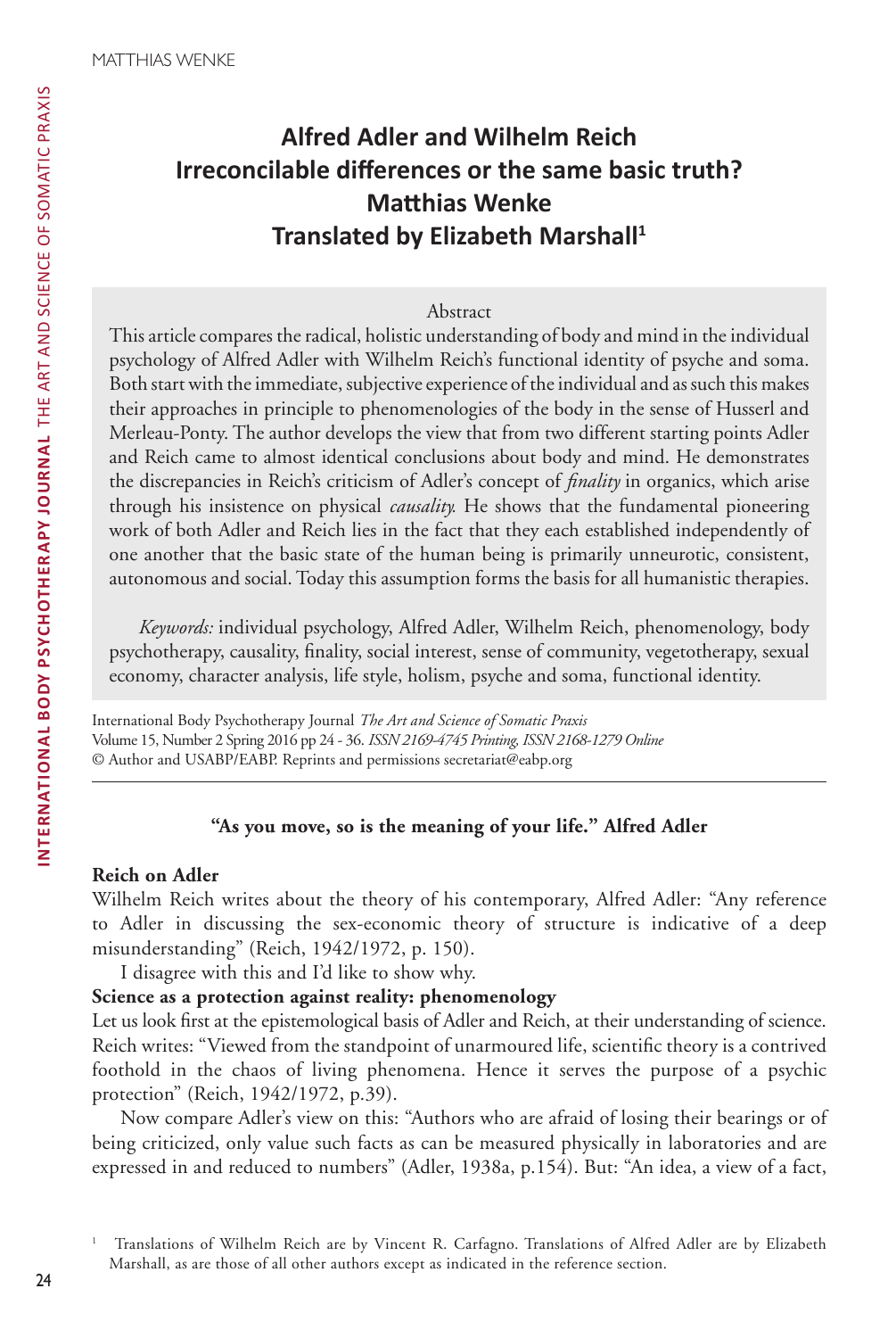should never be identified with the fact itself "(Adler, 1930a, p.7). So according to Adler too, science serves to defend against the unarmoured life.

Both authors recognize that scientific ideas about reality are defensive instruments of psychic security and in doing so they point to a primary level of directly experienced reality, which is the original source of secondary theorizing. This immediate reality is the subject of phenomenology, the science of incarnated consciousness and its relation to the world, beingin-the-world, which was developed by Husserl (1913) and Merleau-Ponty (1966).

The psychoanalysis that Reich practices is a clinical empirical science in the phenomenological sense: he observes and describes with his senses and his empathy the phenomena, which appear between him and his patients, while remaining impartial and open for the actual present. His use of a biological-medical language doesn't alter this basic subjective attitude of trying to understand symptoms through identification and empathy: "I merely attempted to establish a relation between what is experienced as self and what is experienced as world" (Reich, 1942/1972, p.42).

At the core of such an approach lies phenomenological experience and the search for patients' fundamental being-in-the world as whole body-subjects and the hermeneutic understanding of their situation: "We (…) made evaluations on the basis of the manner in which a person dealt with his conflicts and the motives which prompted his actions" (Reich, 1942/1973, p.92).

Adler points exactly in the same direction: "Individual psychology is research of the personality; that means we consider patients` reaction, their relationship to life's tasks" (Adler, 1935j, p.1). Both authors are concerned with the response of the patient as a whole person to life, to themselves, to their fellow human beings – their *being-in-the-world* (Merleau-Ponty).

Reich emphasizes the holistic aspect of his philosophy: "My present theory of the identity and unity of psycho-physical functioning originated in Bergsonian thinking, and has become a new theory of the functional relationship between body and mind" (Reich, 1942/1973, pp. 23-24).

And listen to Adler on psychophysical unity: "The findings of individual psychology point to the fact that a persons' behavioral forms all fall into a whole and that they are an expression of the lifestyle of that individual. The so-called conscious and the unconscious are not contradictory but form a single entity" (Adler, 1929d, p.87).

The unconscious is therefore not a sealed area in the dark depths of a biological instinct machine. It is the living body-subject, that doesn't convey itself in words but is immediately present in all aspects of expression. Adler differentiates between non-conceptual knowledge (experienced knowledge and body-knowledge) and conceptual understanding, "(….) for those things can also be conscious, which can't be expressed in words and concepts" (Adler, 1937i, p.66). An example is the deep background sensation of being alive. Neuroscientists speak of *explicit* and *implicit memory,* Gilligan (1999) of the *cognitive* and the *somatic self.*

In Adler's understanding there exists only an integrated self, which can conceal itself in its parts. This holistic self is the *seeing body* (Merleau-Ponty, 1986, p.181), which can be its own environment: "The raw material, with which individual psychology works, is the relationship of the individual to the problems of the outside world. (…) This outside world includes the individual's own body and his own soul functions" (Adler, 1935e). Thus the relationship to yourself encompasses all others (Davis, 2014).

This concept of the body as experienced body-space lies at the heart of phenomenology, namely "that the body is the congealed Gestalt of existence itself" (Merleau-Ponty, 1966, p.273).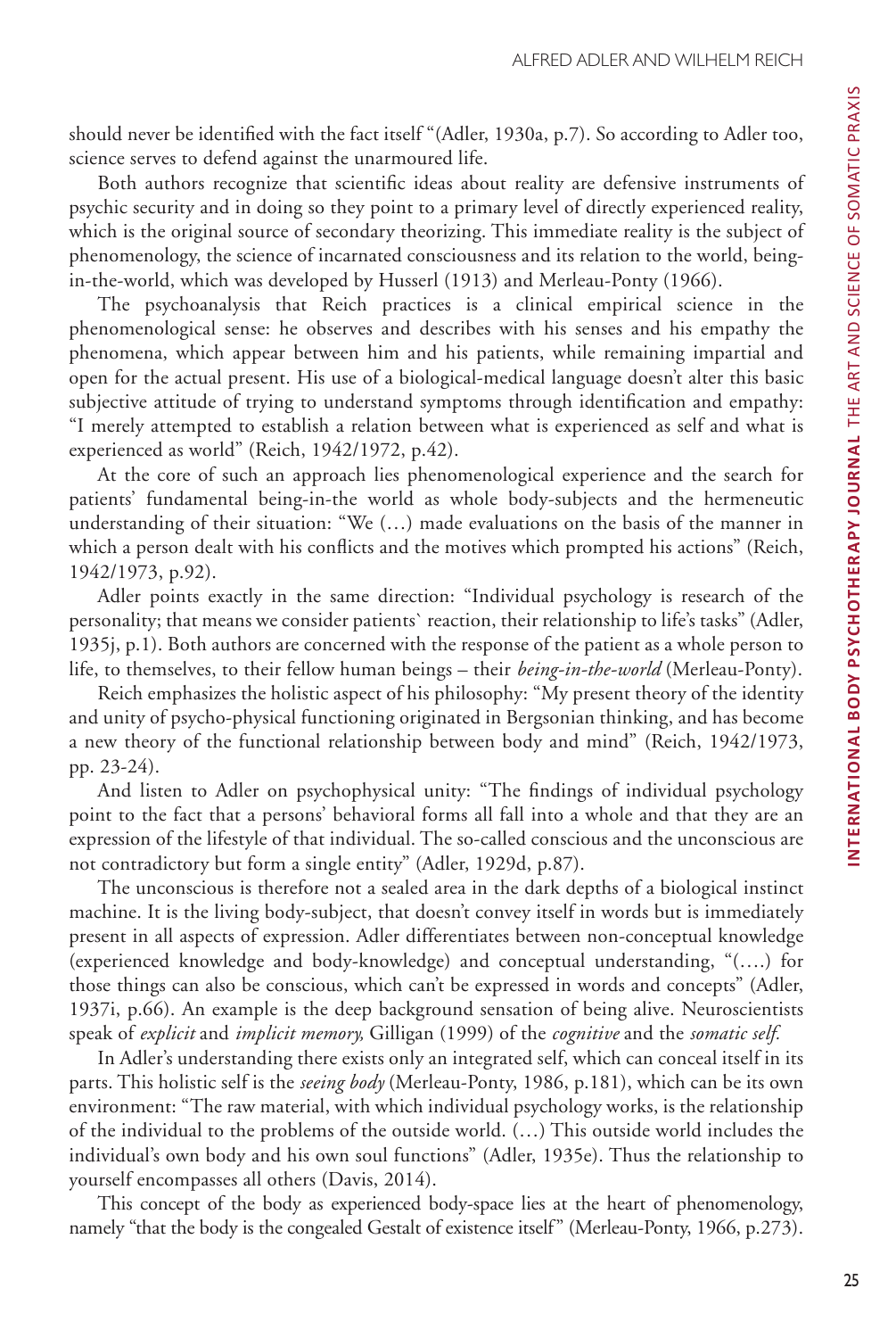# **The unity of psyche and soma: organ dialect**

One of Reich's fundamental achievements was to overcome the separation of psyche and soma and show the unity of all expressions of life: "Psychic tension and alleviation cannot be without a somatic representation, for tension and relaxation are biophysical conditions. Until now, apparently, we have merely carried over these concepts into the psychic sphere. (…). But it would be wrong to speak of the 'transfer' of physiological concepts to the psychic sphere, for what we have in mind is not an analogy but a real identity: the unity of psychic and somatic function." (Reich, 1933/1945, p. 340).This process is open in both directions, as psyche and soma penetrate each other completely. So we can state that every idea, every intention, every feeling is the nucleus for a movement.

Adler too recognized this inseparable unity and showed that psyche and body mirror one another: "In rage, fear, grief or any other emotion the body always speaks, and the body of every individual speaks its own language" (Adler, 1931b, p.42f). "We shouldn't forget that the organism is a unity and that if there is an impulse at one point the organism will vibrate as a whole." (1934h, p.66). "We have to learn to understand the dialect of the organs" (1934h, p.70f). "As you move, so is the meaning of your life" (1933b, p.77): one could hardly express the core of body psychotherapy more astutely.

Reich has a similar view: "For character-analytic therapy, the muscular attitudes take on another importance also. They offer the possibility of avoiding when necessary, the complicated detour via the psychic structure and of breaking through to the affects directly from the somatic attitude. (…) The muscular attitude is identical with what we call 'body expression'" (Reich, 1942/1973, p.301). And here the circle comes around to Adler`s organ dialect.

Some variations of body psychotherapy take the position that we are completely our bodies and that we embody, express and position ourselves completely therein. But still we all have the experience that we have our bodies and that they are our medium for achieving our goals. How to bring these two attitudes together?

Here we must differentiate between the body (German: Koerper) and the *living-body*  (German: Leib). The living-body is not identical to the body in a biological sense. We see objective bodies when we look at others and also when we see our own bodies partially as objects (for example when we look at our arm), but it is the living-body that we feel and inhabit. The biological body is an abstraction, a collective construct from the external *thirdperson* perspective; the living-body is the energetically streaming life body of the primordial sphere (Husserl) of each person, from the *first-person* perspective. Living-body means therefore the only really experienced phenomenal body, the experienced interior horizon of the subject, which simultaneously includes the world in always flowing, open horizons. The experiencing, embodied consciousness, which can constitute its own environment, is at the center and simultaneously contains everything. Adler expresses this in an unparalleled metaphor: "The individual is consequently both the picture and the artist. He is the artist of his own personality" (Adler, 1930a, p.7).

The dialectics of *being a body* and having a body are described by Rolef Ben Shahar (2014, p.158): "(…) as functionally identical systems (*bodymind*), and as two systems, which (…) complement one another (*body - mind*)."

In the final analysis a holistic phenomenology of the living body cannot be biological in a materialistic sense, because as I have shown the crux of the matter is the immediate reality of our experience: *consciousness is not in the body, but rather the body is in consciousness.* In this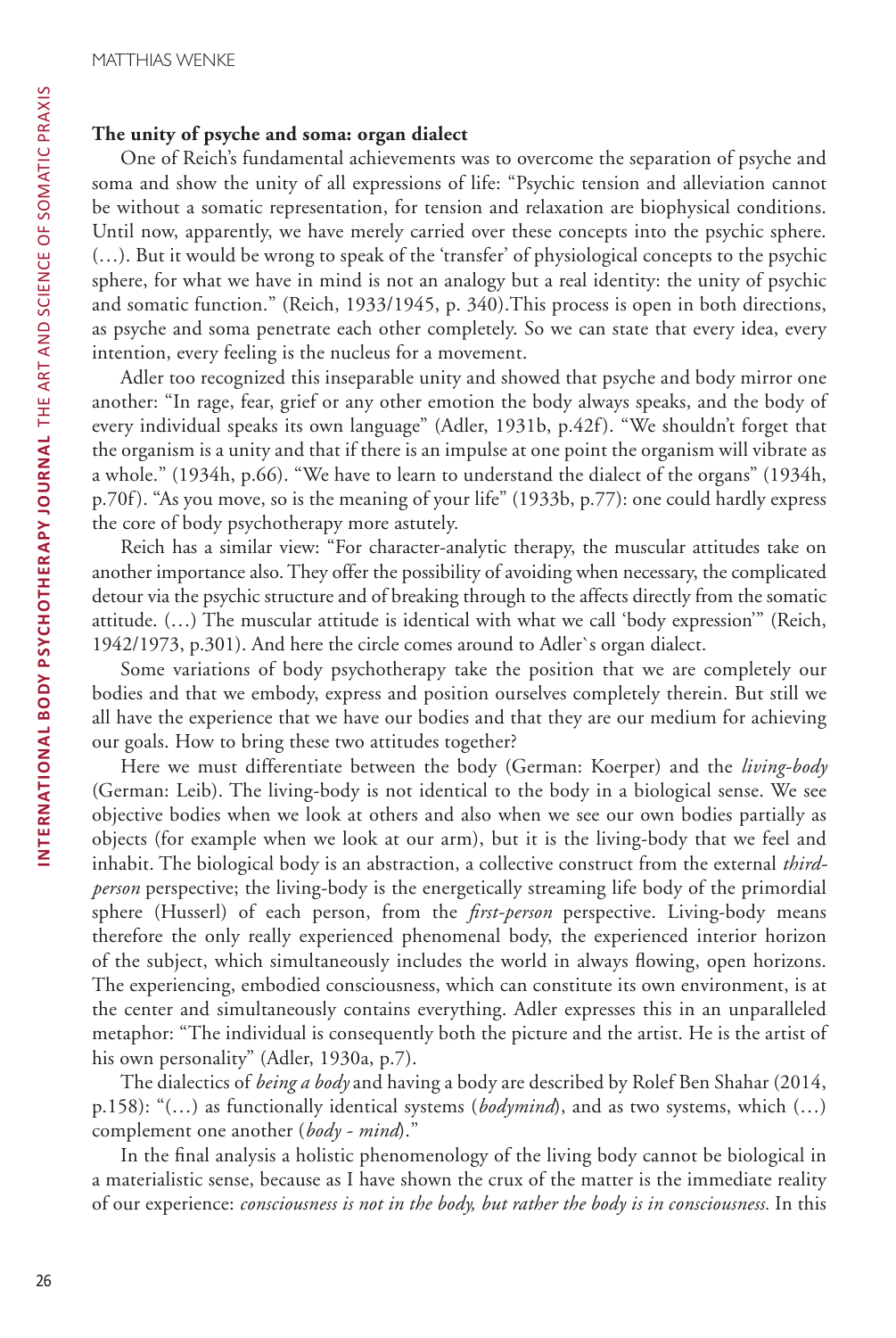context Adler clarifies a widespread misunderstanding: "The brain is an instrument of the mind, not its source" (Adler, 1931b, p.136; Wenke, 2011).

Thus the living body and consciousness are not separate. "One cannot ascribe certain movements to body mechanics and others to consciousness" (Merleau-Ponty, 1966, p.151). This touches on fundamental decisions with regard to cause and effect.

#### **Causality or finality of the living?**

Adler questions the validity of classic, physical causality in the realm of mobile life. Rather he sees a universal *finality*, a goal-orientation: "All life forms capable of movement (...) are also capable of foresight and can assess the direction in which they should be moving. (...) This anticipation of the direction of movement is the central principle of the mind. Once we have grasped this we can understand how the mind rules the body – it gives the body the goals for its movements" (Adler, 1931b, p.30ff).

Without intention there can be no movement. Intention is an aiming for something, anticipation (Husserl: *protention*). *"We are not capable of thinking, feeling or willing without having a goal*. All causalities are inadequate for living organisms trying to cope with the chaos of all possible future developments and to neutralize the aimlessness, whose victims we would otherwise be" (Adler, 1930q, p.21). What we call motives or reasons for our actions are goals and not causes. Adler points out that often basic goals are "secret" and therefore operational; they lead us without understanding (but not without knowing). Full presence (by meditation for instance) allows us to leave this intentional circle.

With the help of the reflexive function of the bladder Reich does attempt to show that there can be no principle of finality in biology at all (1942/1973, p. 282): "The urinary bladder does not contract 'in order to fulfil the function of micturition' by virtue of divine will or supernatural biological powers. It contracts in response to a simple causal principle which is anything but divine. It contracts because its mechanical filling induces a contraction. This principle can be applied to any other function at will."

Is Reich describing here a causal chain of stimulus and response despite the fact that he rejects mechanistic explanations? What he is describing only becomes clear as a *metaphor*  for his functional approach, whereby life functions out of itself and is not bothered about goals subsequently attributed to it. Nevertheless, living function cannot ever be meaningless (mechanical) functioning.

But what is this functioning-out-of-itself? In contemporary vocabulary we could speak of *autopoietic* and *self-referential systems* (Maturana & Varela 1987). "Living systems react to stimuli as to a sign: a stimulus means something against the background of the particular life-style. (…). A creature is always to be found on the horizon of interpretation. It generates meaning out of the pragmatics of its existence. A biology which allows for this can't be formulated as a theory of mechanistic causality, but must assume a biological subject-theory as its starting point" (Weber, 2003, p.13).

Already on the elementary level of protozoans there is context and meaning: "Even a simple organism doesn`t react to its environment in a causal way, but rather according to the meaning this has for its inner state as a closed system. (…). Thus there is no reason to presume that there are two different processes – psychic and physical - involved in behaviour" (Weber, 2003, p.117).

Adler had already formulated something similar in the thirties: "The individual-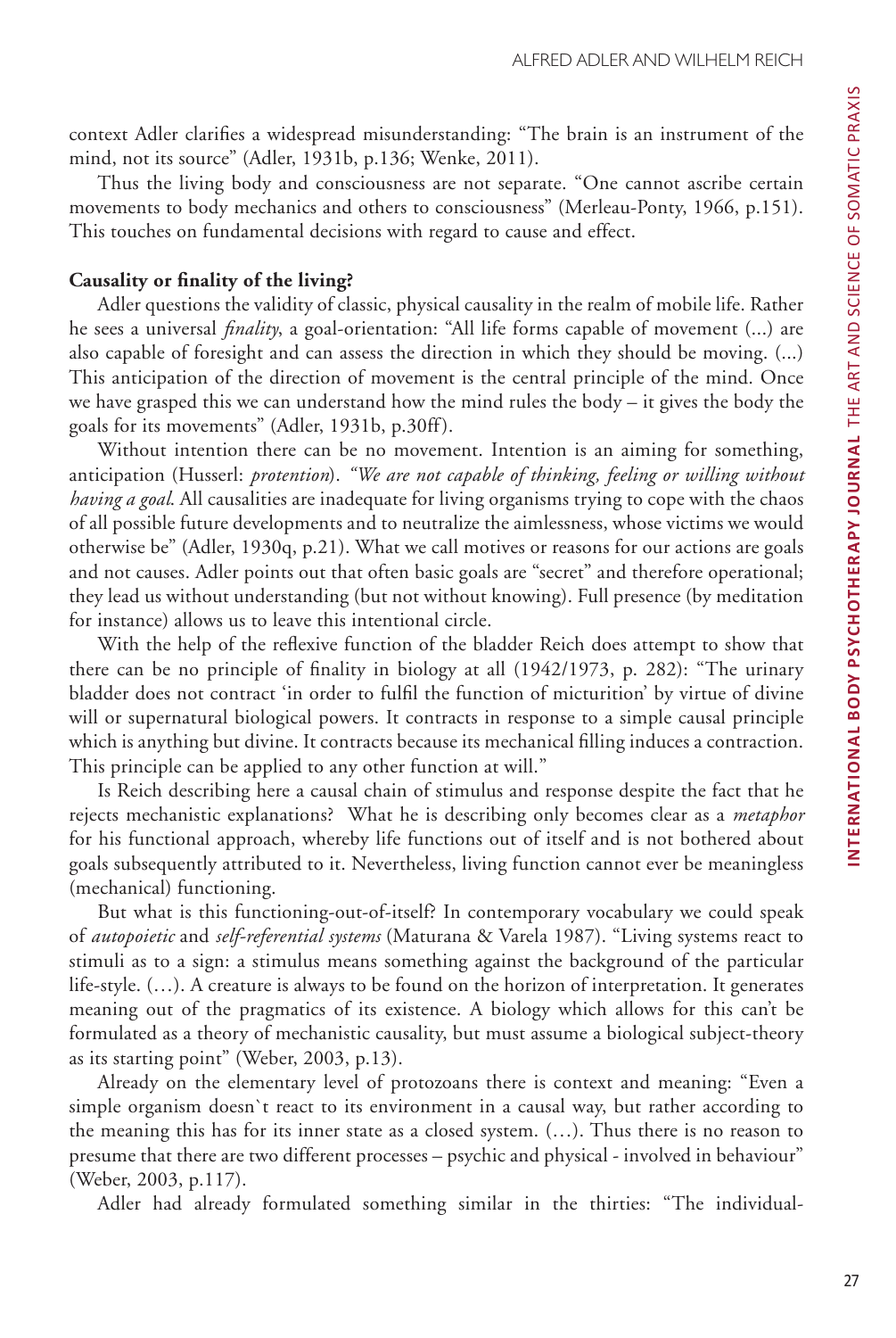psychological theory is based on the experiential fact of the primordiality of the gamete as a self, a whole, a personality. (…). Outside this self of the gamete there is neither an "id" nor "instincts" (…). In the experience of all these realities lies the compulsion to conform or to resolve" (Adler, 1931n, p. 59). *Mobile life and phenomenological experience are one and the same*.

Artificially isolated organs such as Reich's bladder may react unconsciously to pressure or electrical stimulus by contracting, but they do not represent the living reality. Here it is always whole organ systems that interact with the whole living-body in specific *situations*. We can understand that partially autonomic subsystems, as so-called *complexes*, are used by the whole organism as instruments through universal contextuality. There is no action without a situation, no organ function without an environment. "No content without context" (Will Davis, personal communication).

This corresponds exactly to Adler's understanding: "It is a question of considering the life of the soul in context" (Adler, 1927a, p.82). "Where there is a goal, the feelings adjust so as to promote its achievement. Therefore, we are no longer in the realm of physiology or biology: the development of feelings can't be explained through chemical theories or predicted by chemical experiments" (Adler, 1931b, p.33f).

Therefore, even reflexes (such as a bladder contraction) are not a question of mechanics, but are "congealed" *responses, responses of the living body* of the organism in context, automated attitudes to the world. Thus the bladder is a part of the intentional field of its owner. The body is the *incarnated* person and expresses him/her fully. "With the unconscious we want to indicate something which is not said with words. But the human being "speaks" with her body too, (…) and so expresses a kind of consciousness. Someone who wets the bed speaks as it were with his bladder" (Adler, 1937i, p.56).

Reich speaks of a purpose-means relationship, or of *finality*: "Muscular rigidity and psychic rigidity are a unit, the sign of a disturbance of the vegetative motility of the biological system as a whole. (…) The difference between the mechanistic-anatomical and the functional view can easily be demonstrated here: sex economy conceives of the nerves only as the transmitters of general vegetative excitation" (Reich, 1933/1945, p. 341).

And he emphasizes: "A psychic idea has to have a function and has to have an origin" (Reich, 1942/1973, pp. 255-256).

With that both directions are open: on the one hand the idea is a function of the whole personality or of their whole life-style, this means it serves a purpose (*finality)*, on the other it is the cognitive surface of an emotional or energetic experience (*functional identity*). Here we have again the dialectic of *body-mind* and *bodymind.*

Reich`s functional approach matches Adler`s final life-style theory if we read his *general function* as the energy of *being-in-the-world*. Merleau-Ponty (1966, p.297) speaks of an *intentional arc* emanating from the body, directing the life-energy.

This is incomprehensible without a goal in the sense of finality. If this bodily alignment is shaken or ceases then symptoms appear, which are similar to those of losing the ground beneath one`s feet: dizziness, hallucinations and so on. Adler writes: "If the striving for success is interrupted, there are shock symptoms throughout the body. Then fear of madness ensues, (….) and thoughts of death and other symptoms appear" (Adler, 1937i, p.203).

Reich understands, as does Adler, the development of character as a *finality*, a method of self-protection, even if he does want to re-interpret it *causally*: "The process we have in mind, though we are talking about it in absolute terms, is definitely of a causal nature. The ego, i.e. that part of the person that is exposed to danger, becomes rigid (…). It acquires in this process a chronic, automatically functioning mode of reaction, i.e. its 'character'" (Reich, 1933, p.338).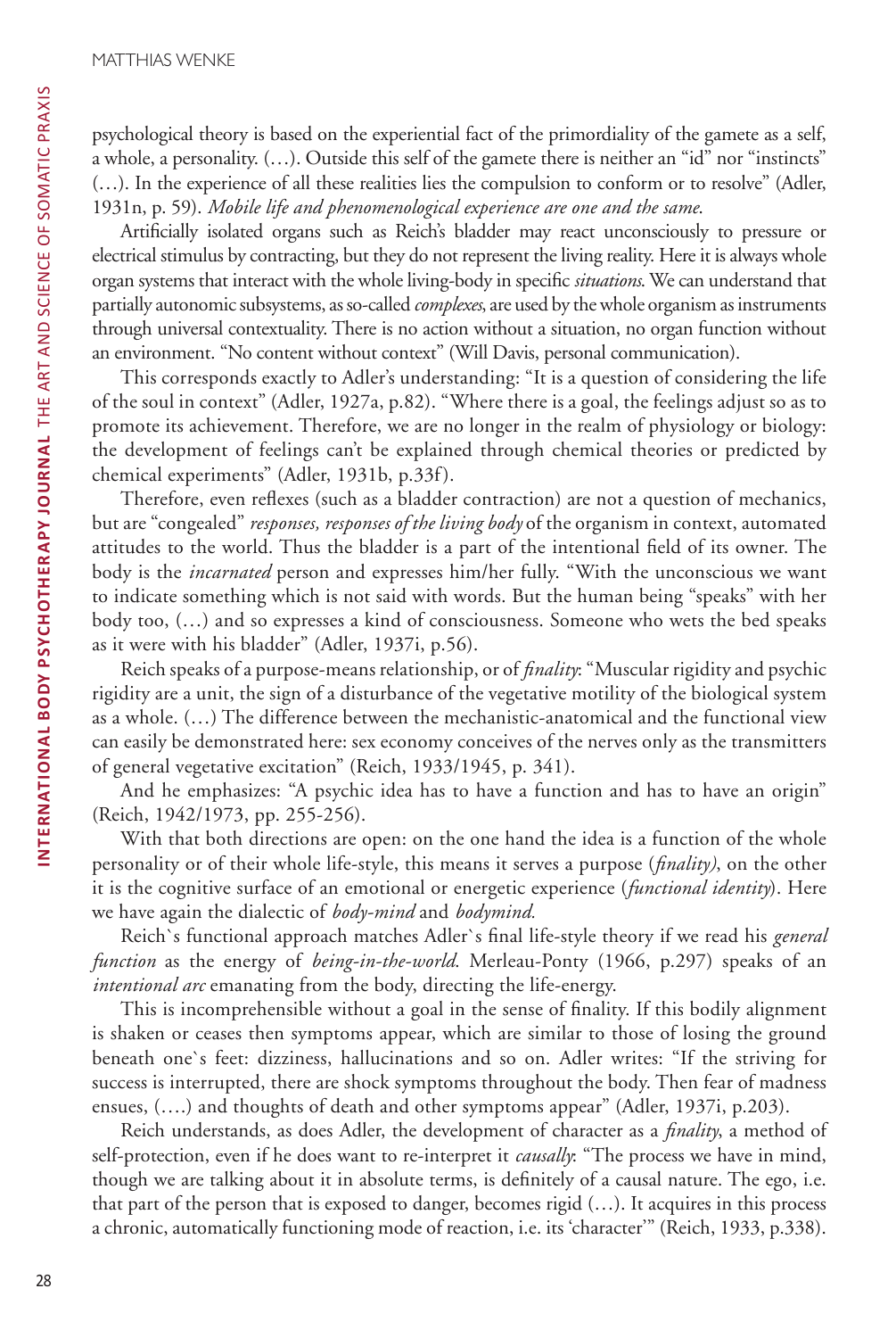As I already demonstrated *every* reaction is a response of the living-body of a feeling subject and not causal mechanics – this includes the self-rigidification of the ego described here as self-protection. It *acts*. It *relates* spontaneously. Self-protection is a fundamental goal. Reich (1942/1973, p.27) himself emphasizes universal intentionality: "Life was characterized by a remarkable rationality and purposefulness of instinctive, involuntary action."

Reich`s idea of the automatized reaction of character development is described by Adler as a *mechanized life-style* (in Datler et al., 2009, p.160): "Right from the beginning in the life of a child it is subject to a training (…). After a while this becomes mechanized, so that it finds its way according to these mechanized movements and forms of expression." Thus character means the loss of freedom through the fixation of certain behavioral schemata, once self-created in a dangerous position.

Reich (1942/1973, pp.148-150.) criticises Adler's concept of character: "He had contended that character, 'not sexuality', was the cause of psychic illness. (…) For I had not the least doubt that Freud's and not Adler's theory of neurosis was the correct one. (…) Character traits such as 'inferiority complex' or 'will to power' are merely surface manifestations in the process of armouring in the biological sense of the vegetative inhibition of vital functioning."

This criticism is based on a misunderstanding. Adler understood character, as did Reich, as an energetic-affective means of protection for the whole individual, a *result* of their development, but not its *cause:* "Character traits are therefore only the external manifestation of a person`s line of movement. (…). They aren't the primary factor, but the secondary, which has been forced to develop through the person's secret goal and must therefore be seen teleologically" (Adler, 1927a, p.146).

Thus we can establish here that Adler`s concept of finality isn't affected by Reich`s criticism. Intentionality, finality and *being-in-the-world* are universals in the understanding of psychophysical dynamics.

With a scientific, bio-medical assumption of universal causality everything becomes a mechanism and there is no-body who experiences and chooses. The subject of all experiences is *eliminated* and therewith freedom and responsibility.

## **Intersubjectivity, resonance and sense of community**

The universal intentionality of *being-in-the-world* reveals us as beings who are always in relationship, at least with ourselves. Just as there are no isolated organs, there cannot be isolated human beings.

Adler recognized the search for contact, relationship, community as the fundamental driving power of human existence: "The oldest instinct of humanity is concerned with the connection of human beings to their fellow humans" (Adler, 1931b, p.198). "That the first act of the new-born child, drinking at its mother's breast, is cooperation – and not as Freud (…) believed cannibalism and therefore proof of an inborn sadistic instinct – and that this act is as good for the mother as for the child is thus easy to understand" (Adler, 1933b, p.150).

Although we can't look into other people's minds, we are always in profound psychophysical connection with them. We share the same space. Let us think about the surprising synchronisation of thoughts, sensations and bodies in systemic family constellations. This means for body psychotherapy especially: "I understand the others through my living body, just as I perceive things through it" (Merleau-Ponty, 1966, p.220).

For Adler empathy, identification is the therapeutic method of choice: "Understanding is really an act of identifying. (…). If I was in their position, in their shoes, then I'd act just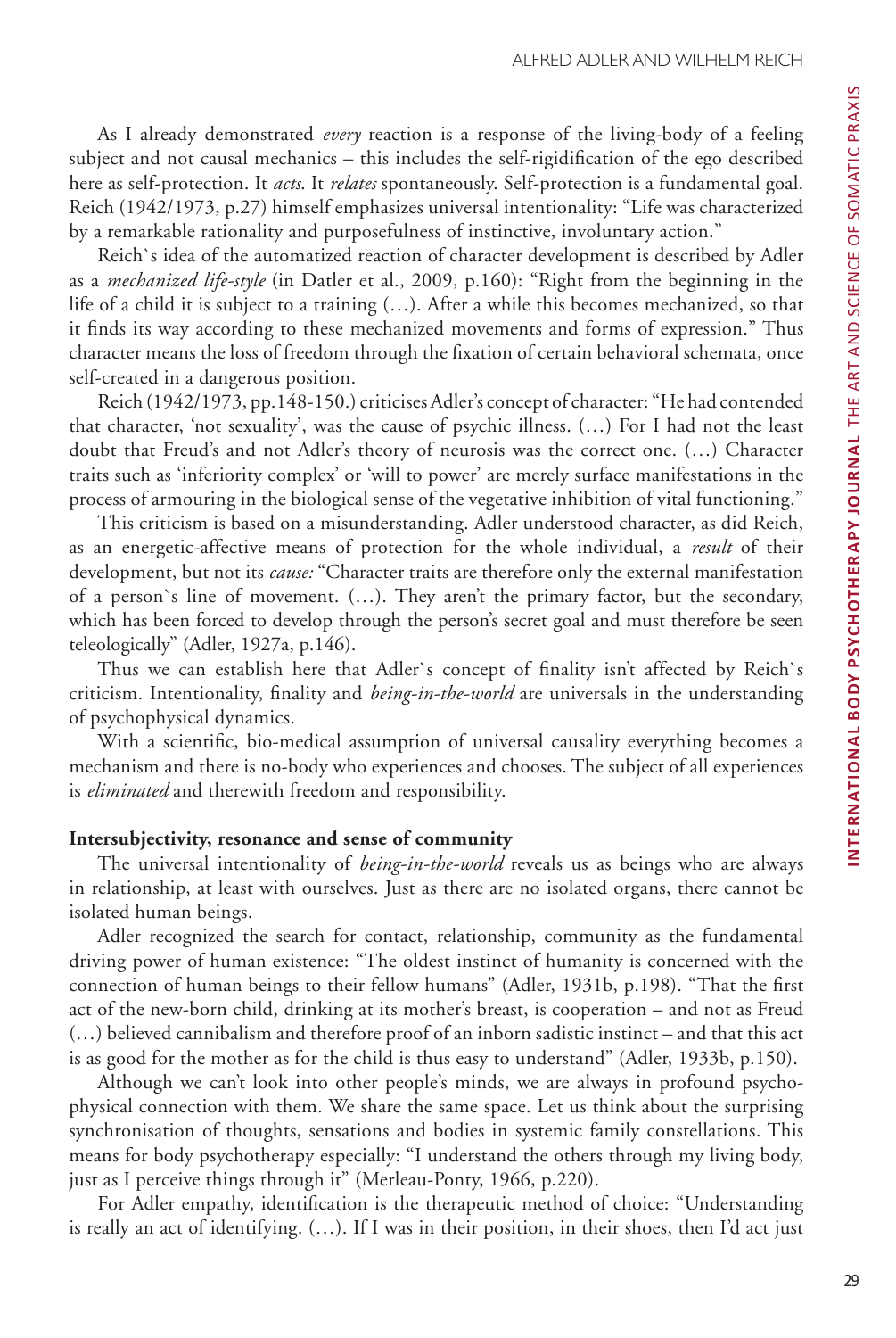as they do (…). If I can feel myself at one with them then I can understand them" (Adler in Datler et al., 2009, p.169f).

Only what we have first understood in ourselves can we recognize and understand in others. Adler formulates it thus: "I can only heal you with the truth into which I have expanded myself" (Adler, 1928j, p.698).

The feeling of unity with another is a profound interpersonal *resonance* in a free space of trust. How is this resonance possible? Adler sees it as a universal human skill. "We can only find the explanation in the in-born sense of community. This is really a cosmic feeling, a reflection of the interrelationship of all things cosmic, which lives in us (…) and which gives us the ability to feel our way into things, which lie outside our own bodies" (Adler, 1927a, p.65). This ability to expand the ostensible physical borders of the self and to decentralize is remarkable, revealing as it does that these borders are only concepts and that our nature is the open space itself, receptive for whatever comes along.

In Reich (1942/1973, p.277) we find the model of a community of moving 'electric bladders', with which he sketches his understanding of non-neurotic human relationships, both to oneself and to other people. "In these movements the charged organic bladder would display a unity. If it were capable of self-perception it would experience the rhythmic alternation of extension, expansion and contraction in a pleasurable way. (…) Such a bladder would feel at one with its surroundings just like a small child. There would be direct contact with other organic spheres, for they would identify with one another on the basis of the sensations of movement and rhythm."

All those qualities which Adler summarizes as a sense of community are included here. Also both Reich and Adler regard it as natural to live in relationship and resonance: also an experience of oneness seems healthy to both of them.

So we are living continuously in an *intersubjective space*, which Rolef Ben Shahar (2014) calls '*wider mind*' and Gilligan (1999) *'relational self'*, in which reciprocity and *co-mobility* are possible (Heisterkamp, 1993, p.77f.). As therapists we put our bodies into the interpersonal field, allow ourselves to be touched, moved, and open ourselves up for bodily resonance with the involuntary expressive aspects of our patients: "We might describe resonance as the sensory and bodily apparatus of the wider mind" (Rolef Ben-Shahar, 2014, p.310). Why else is it possible that I can touch the experience of a client by one of my spontaneously emerging inner images or body sensations? Used in this context, metaphoric words can function as "little energy particles" (Lilly Davis).

For our freedom as humans in general this means that we are always connected to the conditions of the field in which we move. We never exist as isolated egos above things and we can't act arbitrarily. We swim like fish in common water. In each situation there is something like a coherent, suprapersonal necessity, which we can usually sense immediately. Above all we can sense when we fall short of this logic and *behave inappropriately*. Or to quote Adler: "If the inexorable demands of the ideal community didn't exist and if everyone could just satisfy their own mistaken laws of movement – one could just as well say, with more phantasy, their instincts, their acquired reflexes – then there would be no conflicts" (Adler, 1933b, p.123). We can conceive of this as the *self-organization of the phenomenal field.*

According to Adler (1931b, p.16) health means confidence into that field, a fundamental sense of community, neuroticism the absence of it, i.e. antisociality.

The qualities of Reich's *genital character* as the healthy pole of human possibilities correspond to Adler's sense of community.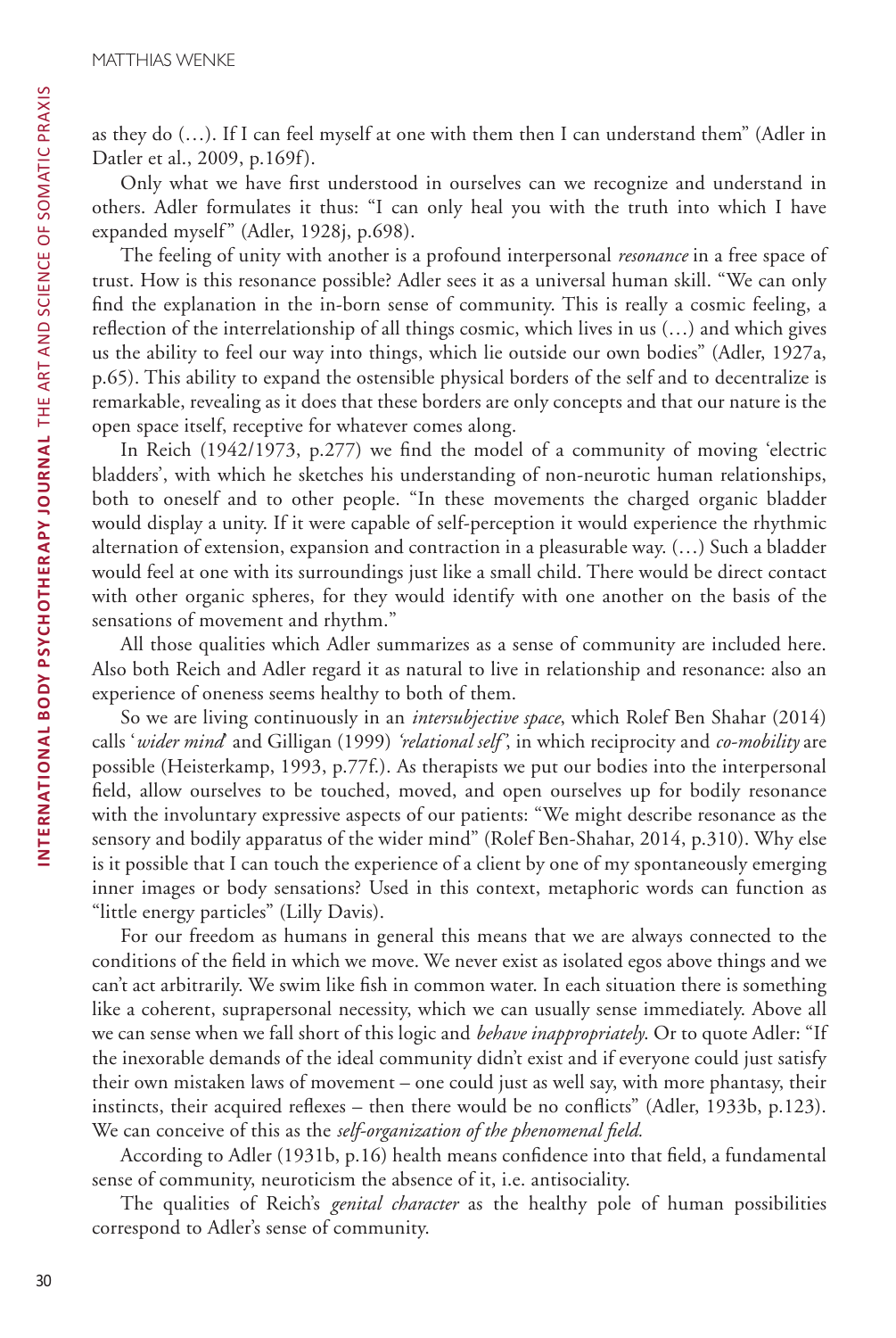As well as a sense of community Reich's patients develop spontaneous activities in those fields which Adler (1931b, p.16) understands as universal *tasks of life:* "Individual psychology knows of no vital issues which aren't related to one of these three main questions – the work issue, the social issue and the sexual issue."

The new kind of social orientation which Reich (1942/1973, pp. 179-180) describes occurs naturally out of the change in the patient's *being-in-the-world* (their life-style), which is the root of all behaviour. "The picture (…) corresponded to a *different form of sociality*. (…). This other form of morality was not governed by a 'Thou shalt' or 'Thou shalt not';  $(...).$ It was replaced by something which might almost be called *vegetative consideration.* (…). Actions were carried out in accordance with a *self-regulating principle.*"

Adler's method also emphasizes the dissolving of the neurosis by self-referential in-depth change and not through manipulation (Adler, 1930 q, p.62). "The indestructible fate of humankind is the sense of community. (…). Thus individual psychology asserts that by virtue of their physicalness, a biological factor, human beings tend towards a sense of community, towards the good" (Adler, 1931n, p.90f).

The ground-breaking point here is that Adler and Reich have discovered something which most human sciences including academic psychology could not even imagine: *the primal existence of a good, social, lucid, autonomic, basic condition of all human beings, of which character and neurosis are but self-concealing deformations.* The unrestricted and competent protagonist with complete self-responsibility.

In his theory of the *endo-self Will* Davis (2014) has described exactly this phenomenon. Buddhism refers to it as the universal *Buddha nature* in all sentient beings (Wenke, 2014).

## **Form, being and flow: neurosis as self-obstruction**

A faculty that is connected to psycho-physical health is that of *surrender.* Adler (1912a, p.192) starts with trust in other people: "A deficit in the sense of community impedes the capacity for surrender and for comradeship, which create the only secure anchorage for love and marriage." Surrender has here an explicitly sexual character. "Without a feeling of surrender, love is not possible. (….) Behind psychic impotence we find a deficit in the capacity for surrender, for co-operation" (Adler, 1930q, p.196). "If sexual feelings of love, respect or surrender are dissociated, they freeze up into perversion or neurosis" (Adler, 1937i, p.166).

Reich starts with the sexual side and establishes similar correlations between love, surrender and sociality: "Psychic health depends upon orgastic potency (…). The essential requirement to cure psychic disturbances is the re-establishment of the natural capacity for love" (Reich, 1942/1973, p.6). "Orgastic potency is the capacity to surrender to the flow of biological energy" (…) (Reich 1942/1973, p. 102). "The intensity of asocial actions is dependent upon the disturbance of the genital function" (Reich, 1942/1973, p. 81).

As psychic and sexual love are functionally identical, these approaches are equivalent, regardless of where you begin. Sexuality is deepest intersubjective communication whereby not only bodies but also psychic perspectives interweave openly.

Reich describes *orgastic potency* and the capacity to experience energetic *streaming* as the results of a deep loosening of the character armoring. "I categorized as 'vegetative currents' all somatic phenomena which in contrast to rigid muscular armorings, are characterized by movement" (Reich, 1942/1973, p. 271). This "stream" or "current" is the phenomenological description of what is very obviously a first-hand experience of the living body, an indicator of psychophysical health.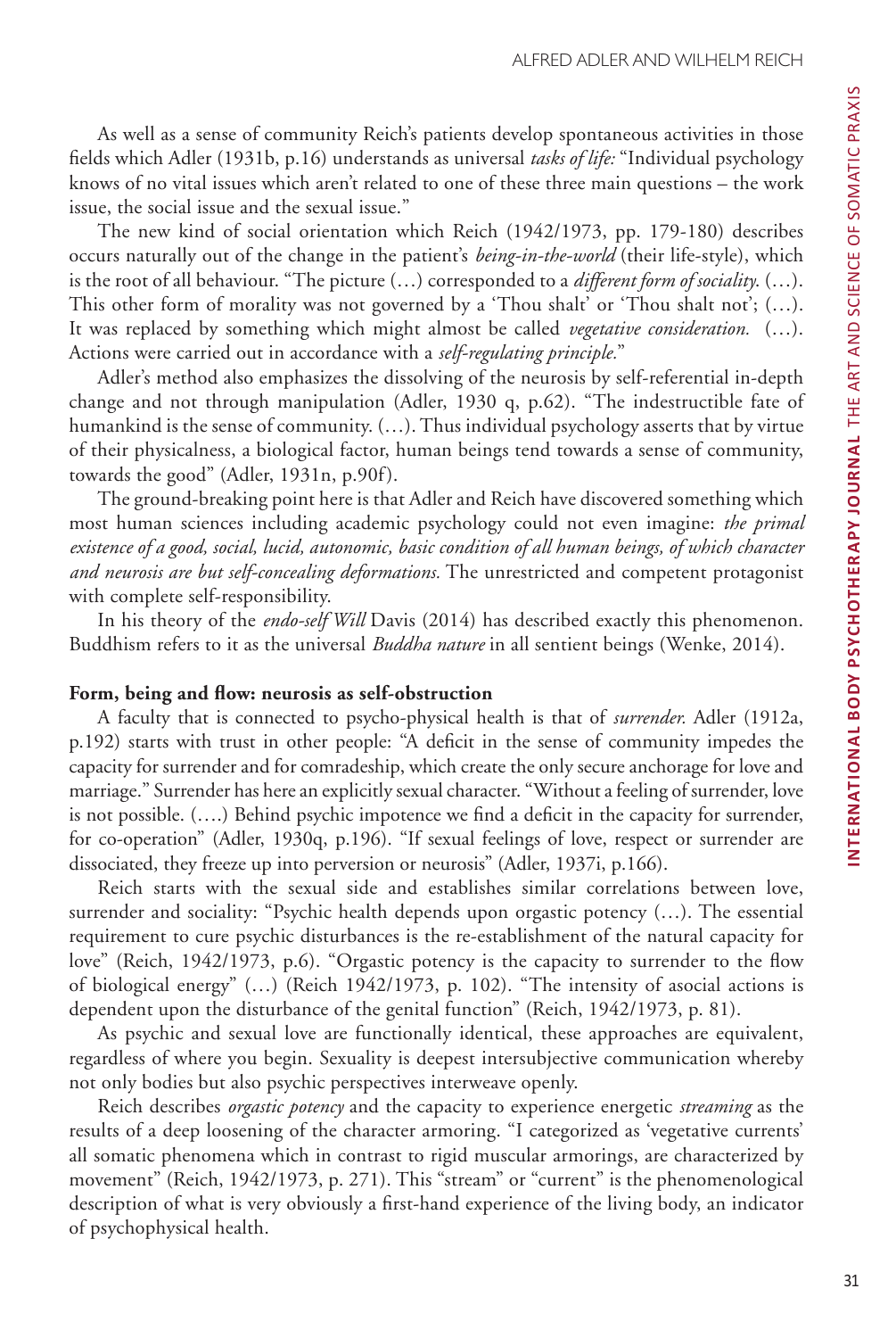Adler too recognised the dialectics of form and movement and the streaming quality of life. But he emphasizes "that the right characterization of a soul process in words, in a concept of language, can only fail through its own poverty, because it isn't possible to give a fixed name to this ceaseless flow" (Adler, 1933b, p.172). "The human mind is all too accustomed to putting all flow into a fixed form and not to consider the movement but the frozen movement, movement which has become form. We individual psychologists have always tried to dissolve into movement what we grasp as form" (ibid, p.185). This is the dialectic of *form* and *flow*.

Phenomenologically it's not about measurable classical physical energy. What is meant is one's own experience, one's own direct perception of the phenomenon of life energy as flowing current or as blocked in pain. This energy permeates all experience and feeds all somato-physical processes such as digestion, heartbeat, feelings, all expressive movements and actions.

Energy in movement is vitality which pushes forward, aggression. Reich and Adler see this in the same way: "The designation "aggressive drive" appears (in Adler) from the start in two senses (...). The first sense is the need for activity of the healthy voluntary organs of the musculoskeletal system, affectively neutral to cheerful. The second sense is the response to an obstruction of some other endeavour (…)" (Metzger in Adler, 1907a, p.12).

As for Reich (1942/1973, p. 156): "Every positive manifestation of life is aggressive. (…) Aggression is the life expression of the musculature, of the system of movement. (…) Much of the inhibition of aggression which our children have to endure, to their own detriment, is the result of equating 'aggressive' with 'wicked' or 'sexual'. Aggression is always an attempt to provide the means for the gratification of a vital need."

If parents, siblings or other early attachment figures make a taboo of primary healthy aggression and punish it with scorn or some form of violence, then the child is forced to disconnect both from its anger as well as from its vital energy. It can no longer cope with joy and begins to experience the world as *enemy territory* (Adler, 1927a. p245f.), where free and spontaneous life will be hated and destroyed. "Fear is a phase of the aggressive drive which is directed against one`s own person (…)" (Adler, 1928n, p.61). Through the experience of powerlessness in the face of its tormentor healthy, innocent aggression is perverted to anger against one`s own life flow. The tormentor is transformed into a part of the self, into an omnipresent and automated introject. As soon as an impulse of the life energy flow appears, fear is mobilized.

This very movement pattern is meant in Adler`s neurosis formula: "'Yes, but' is the best definition of neurosis. Everyone knows that numerous people are stuck in this situation" (Adler, 1937i, p.109). Life becomes difficult, danger lurks everywhere and the neurotic can only freeze up with fear. "Neurotics don't solve the problems they are faced with. When confronted with them, they react with shock (…)" (Adler, 1930q, p.129). Shock means *too much* energy, whether from aggression, pleasure or joy, which triggers fear.

Such vegetative survival patterns become according to Adler *intelligent reflexes*. "I often found neurosis, (…) in psychic situations in which one could have expected a fit of rage" (Adler, 1912a, p.157). "A number of neurotic symptoms such as erythrophobia, neurotic constipation and colic, asthma, probably dizziness, vomiting, headaches and migraines too, are related (…) to the voluntary, but unconscious interaction of anus contraction (…) and the action of the abdominal press. These are symbolic acts, a language of the belly" (ibid, p.67).

Reich (1942/1973, p. 300) observed the same things: "All our patients report that they went through periods in childhood in which, by means of certain practices in vegetative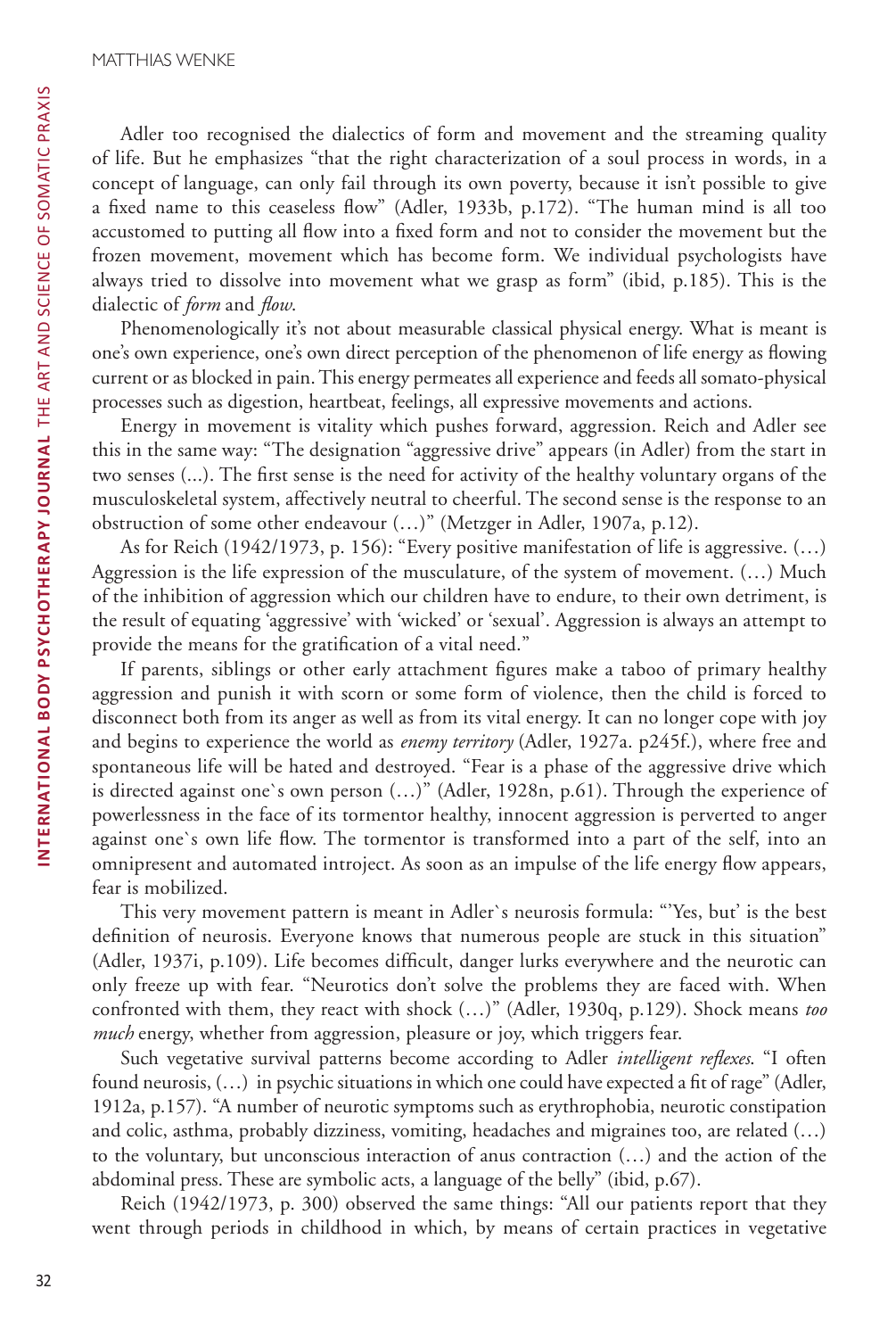behaviour (holding the breath, tensing the abdominal muscular pressure, etc.) they learned to suppress their impulses of hate, anxiety and love. Until now analytical psychology has merely concerned itself with *what* the child suppresses and what the motives are (…). It did not inquire into the way in which children habitually fight against impulses. It is precisely the physiological process of repression which deserves our keenest attention."

Current research on neuroplasticity confirms Adler and Reich in their assumption, that our experiences train and form the body also on the level of our central, peripheral and vegetative nervous systems. Through exercise (even imagined) we can 'channel' neuronal connections (Bauer, 2006; Fuchs 2008). *We become what we do*. Adler : "We tend to ascribe inherited deficits to what is in reality the result of self-training in childhood" (1929d, p.140).

Reich too (1942/1973, p.300-301) understands individual development as a kind of *vegetative training*: "There can be no doubt that most of what people are in the habit of describing as 'disposition' or 'instinctual constitution' will prove to be acquired vegetative behavior." Thus creative responses of the living body under acute threat become chronic automated symptoms, under which the later patient, who is also their producer, suffers deeply.

Adler's neurosis formula 'Yes, but..' is the psychic expression of Reich's self-blocking of the somatic life energy: "The neurosis is nothing other than the sum of all chronically automatic inhibitions of natural sexual excitation. Everything else is the result of this original disturbance" (Reich, 1942/1973, pp. 258-259). "This idea (…) led step by step directly to my present view that *sexuality and anxiety are manifestations of two antithetical vegetative sensations of excitation*" (Reich, 1942/1973, p. 134).

In one of Reich`s (1942/1973, p. 312-313) patients it becomes clear that the neurotic blocking is a particular form of self-relationship, in which we are subject and object simultaneously: "Fortunately it occurred to me that not only the warded off affect but also the defense was represented in his muscular attitude. The smallness and cramped attitude of his mouth could, of course, be nothing other than the expression of its opposite, the protruding, twitching, crying mouth." This is not the result of biological mechanics. We are so to speak standing in our own way for reasons which are understandable but which have long disappeared.

Many protective mechanisms serve to create a subjective sense of being in control, which is quite obvious in the case of compulsive disorders. The more neurotic a person is, the more they will cling to systems, rules or dogmas and the more they will try to prevent any loss of control. Thus they will withdraw from spontaneous, natural life, which is always opening up new horizons in a permanent flowing present.

Therefore, expansiveness is freedom. And life is movement. Fear – as shocked, constricted energy – prevents connection with others. If we have access to life and spontaneously do what is right in the moment, then there is life expressing itself through our bodies and we are freely part of the situation. That is the intersubjective field of the *sense of community* (Adler), of the *relational self* (Gilligan 1999) or of the *wider mind* (Rolef Ben-Shahar, 2014, p.96).

#### **Therapy as resonance**

Heisterkamp (1993, p.14) understands neurosis as "*self-handicapping born of necessity* and the basic principal of treatment as empathic resonance."

Here resonance is meant as empathy with the bodily sensations of the client which appear via the body of the therapist in the *intersubjective body* (Rolef Ben-Shahar, 2014, p.61). Adler: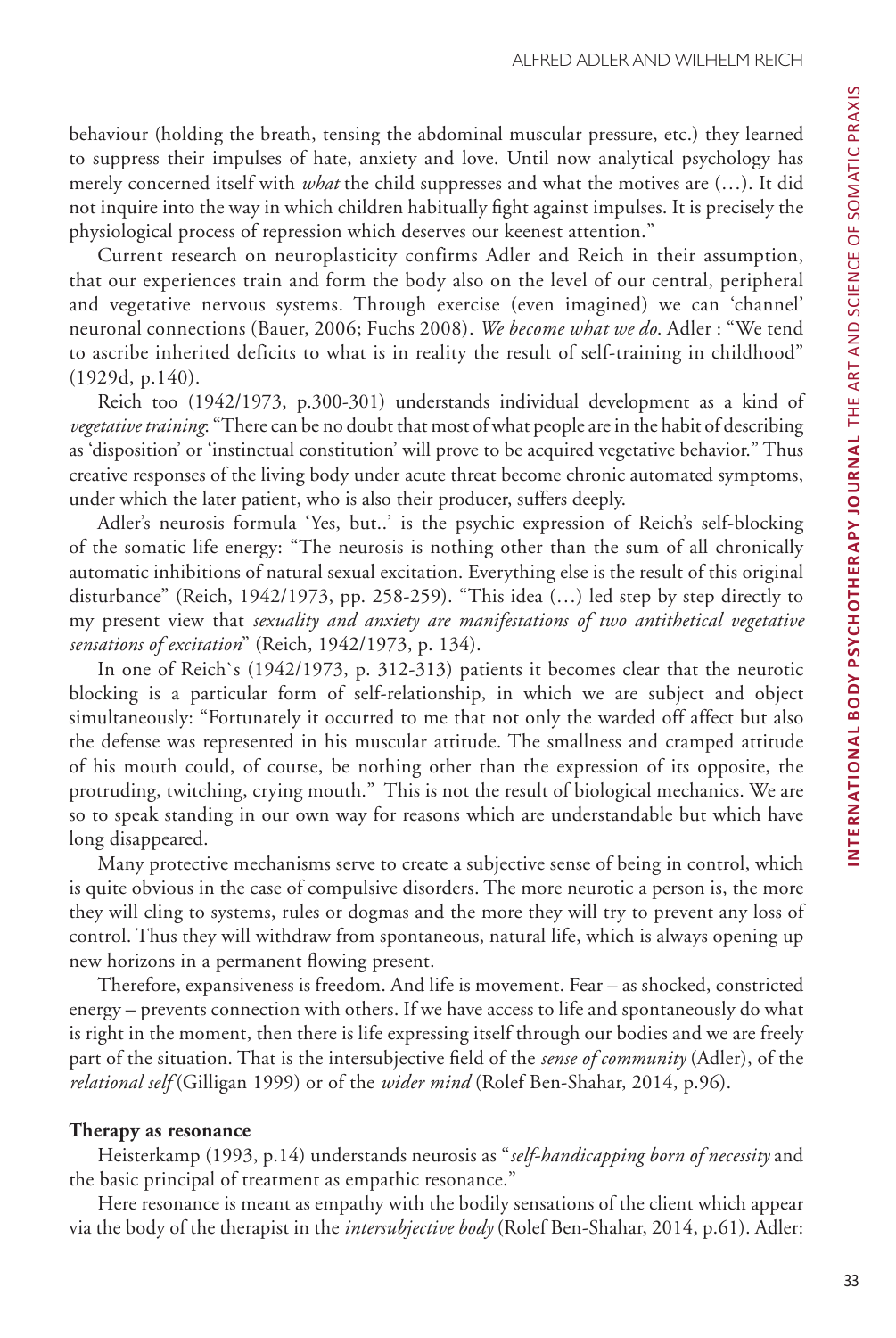"I always feel a coldness in my back (…) whenever I`m in the same room as a psychotic person" (in Bottome, 2013, p.101).

Therefore, Adler recommends for therapists: "It is perfectly natural for human beings to express themselves with their whole bodies and therefore it's often more enlightening to observe someone's movements – how they walk, sit, smile or fidget – than to listen to what they say. Furthermore, we can utilize this in our evaluation of their symptoms" (1929c, p.80).

Reich expresses it thus: "Alongside the 'what' of the old Freudian technique I placed the 'how'. I already knew that the 'how', i.e. the form of the behaviour and of the communications, was far more important than what the patient told the analyst. Words can lie. The expression never lies. (…) Character attitudes had to be understood spontaneously. The intellectual understanding of the unconscious was superseded by the patient's immediate perception of his own expression" (Reich, 1942/1973, p.171).

The individual subjective world, all perceptions and memories, originate from internal and external experiences of the body. The basic structure of this internal world is therefore corporeal and without speech. This is due to the fact "that the child structures its life, what I call life-style, at a time when both speech and concepts are inadequately developed. If it continues to grow in its own way then it develops a movement structure, which was never expressed in words and is therefore invulnerable to criticism (..). We can't speak here of a repressed unconscious, but rather of something which was never understood, which defies understanding" (Adler, 1933b, p.30).

Trying to recognize this uncomprehended movement structure, Adler inquires into the *earliest childhood memories.* But he warns: "This schematic fiction should never be interpreted other than as an allegory, however concrete it may appear to be" (Adler, 1912a, p.44). "These are allegories for deep energetic, intentional patterns in the living body, for all memories are connected (…) to the external organs of perception and action, which are related to the environment. (…). Thus we can argue that each organ has as a function of this psychic context its own recollection, its own memory, in the central psychomotor superstructure" (Adler, 1907a, p.99).

If we approach this from the body perspective then images and affects appear as reported by Reich (1942/1973, p. 300): "It never ceases to be surprising how the loosening of a muscular spasm not only releases the vegetative energy, but over and above this, reproduces a memory of that situation in infancy in which the repression of the instinct occurred. It can be said that every muscular rigidity contains the history and the meaning of its origin."

Thus Adler and Reich have found from complementary perspectives the same truth:

"As you move, so is the meaning of your life" (Adler, 1933b, p.77).

## **BIOGRAPHY**

Matthias Wenke, born 1965, lives in Bonn, Germany. He is a counsellor in individual psychology and a supervisor for the German Association for Individual Psychology (DGIP). He has an MA in educational science, psychology and sociology and is a Healing Practitioner, yoga teacher, sound engineer, TV director and author.

He has trained in body psychotherapy with Asaf Rolef Ben Shahar and Will Davis, trauma therapy (EMDR), creative therapy, client-centered counselling, mental training, meditation, NLP, systemic methodology and others.

He is a trainer and member of the Alfred Adler Institute North in Delmenhorst, Germany and a staff member of the study group for individual psychological counselling at that institute.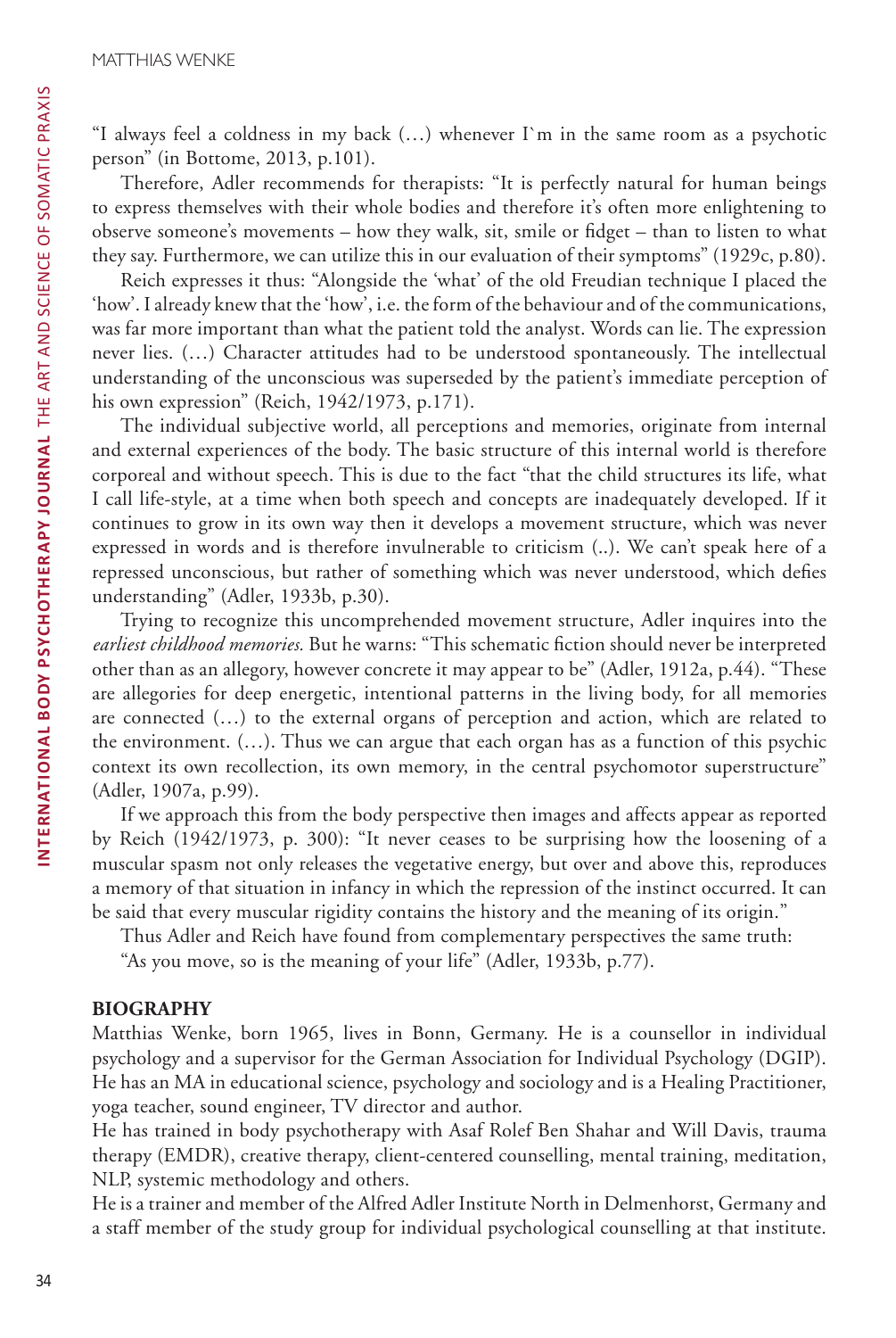He is a laureate of the Ursula-Heuss-Wolff prize of the DGIP 2013. http://www.praxis-individualpsychologie.de/ Email: mwenke@mwenke.de

# **REFERENCES**

- Adler, A. (1907a). *Studie über Minderwertigkeit von Organen* (2nd ed.). Frankfurt/Main: Fischer.
- Adler, A. (1912a). *Über den nervösen Charakter. Grundzüge einer vergleichenden Individual-Psychologie und Psychotherapie* (4th ed.). Darmstadt: Wissenschaftliche Buchgesellschaft.
- Adler, A. (1927a). *Menschenkenntnis.* Frankfurt/Main: Fischer.
- Adler, A. (1928j). Psychologie und Medizin. *Wiener Medizinische Wochenzeitschrift,* (78), 697-700.
- Adler, A. (1929c). *Neurosen. Fallgeschichten zur Diagnose und Behandlung.* Frankfurt/ Main: Fischer.
- Adler, A. (1929d). *Lebenskenntnis* (8th ed.). Frankfurt/Main: Fischer.
- Adler, A. (1929f ). Die Individualpsychologie in der Neurosenlehre. *Internationale Zeitschrift für Individualpsychologie,* (7), 81-88.
- Adler, A., Jensen, E., & Jensen, F. (1930a). *The education of children.* New York: Greenberg.
- Adler, A. (1930q). *Praxis und Theorie der Individualpsychologie. Vorträge zur Einführung in die Psychotherapie für Ärzte, Psychologen und Lehrer.* Frankfurt/Main: Fischer.
- Adler, A. (1931b). *Wozu leben wir?* Frankfurt/Main: Fischer.
- Adler, A. (1931). Individualpsychologie und Psychoanalyse. *Schweizerische Erziehungs-Rundschau,* (4), 59-61.
- Adler, A. (1933b). *Der Sinn des Lebens* (23rd ed.). Frankfurt/Main: Fischer. (English:1938a)
- Adler, A. (1935e). The fundamental view of Individual Psychology. *International Journal of Individual Psychology, 1*(1), 5-8.
- Adler, A. (1935j). Der Komplexzwang als Teil der Persönlichkeit und Neurose. *Internationale Zeitschrift Für Individualpsychologie,* (13), 1-6.
- Adler, A. (1937i). *Lebensprobleme. Vorträge und Aufsätze*. Frankfurt/Main: Fischer.
- Adler, A., John, L., & Vaughan, R. (1938a). *Social Interest: A Challenge to Mankind* (H. Stein, Ed.). London: Faber & Faber. (German:1933b)
- Ansbacher, H., & Ansbacher, R. (1972). *Alfred Adler's Individualpsychologie. Eine systematische Darstellung seiner Lehre in Auszügen aus seinen Schriften.* (5th ed.). Munich.
- Bauer, J. (2006). *Das Gedächtnis des Körpers. Wie Beziehungen und Lebensstile unsere Gene steuern.* (8th ed.). Munich: Piper.
- Bottome, P. (2013). *Alfred Adler. Aus der Nähe porträtiert.* Berlin: VTA.
- Brunner, R., & Tietze, M. (1995). *Wörterbuch der Individualpsychologie* (2nd ed.). Munich: Ernst Reinhardt.
- Datler, W., Gstach, J., & Wininger, M. (2009). Alfred Adler. *Schriften zur Erziehung und Erziehungsberatung (1913-1937).* (Vol. Alfred Adler Studienausgabe) (K. Witte, Ed.). Göttingen: Vandenhoek & Ruprecht.
- Davis, W. (2014). The Endo Self: A self model for body-oriented psychotherapy? *International Body Psychotherapy Journal, 13*(1), 31-51.